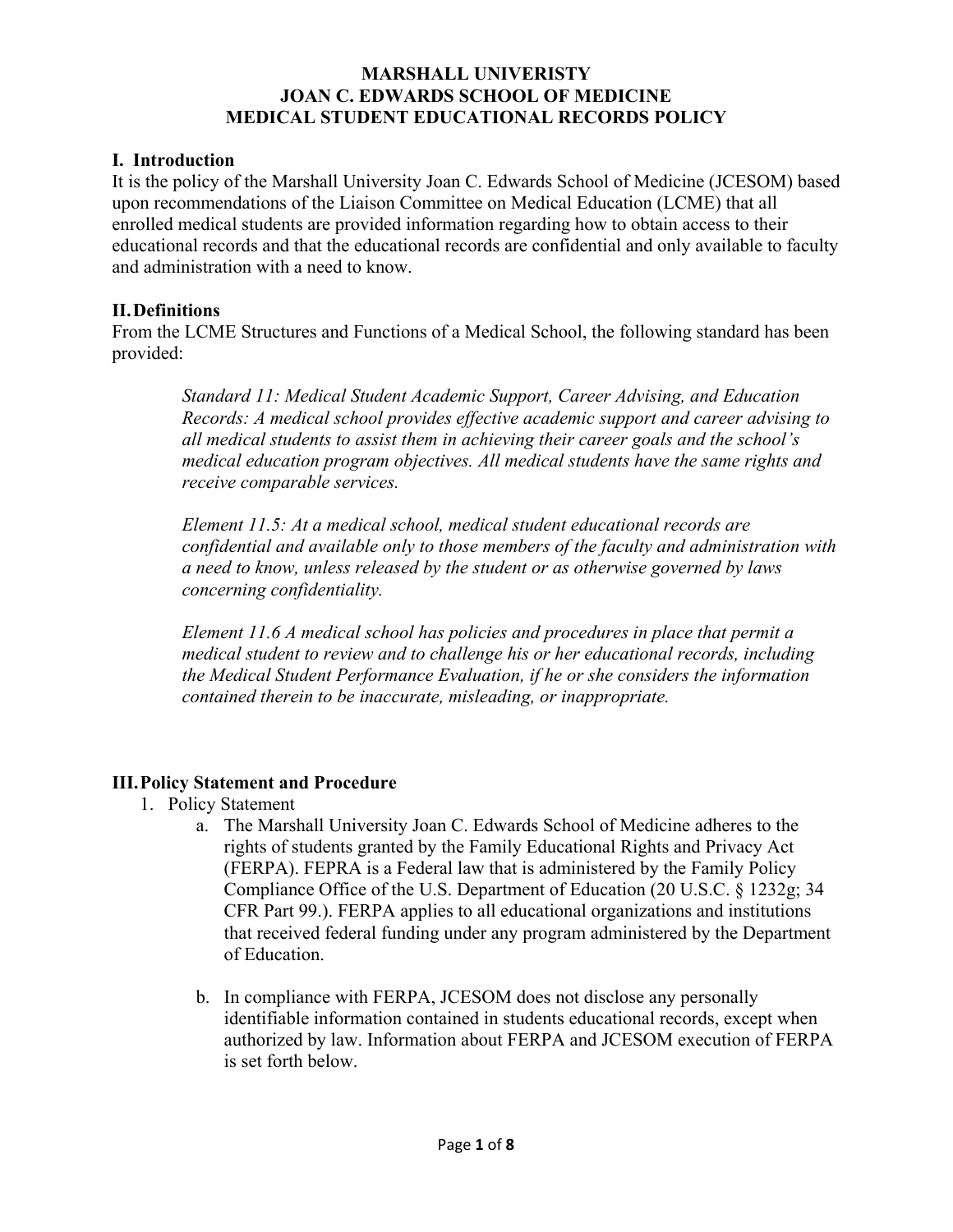- 2. Student Rights under FERPA
	- a. A student has the right under FERPA to:
		- i. Inspect his or her educational records
		- ii. Require the educational institution obtain his or her prior written permission before disclosing personally identifiable information from their educational records
		- iii. Request corrections to be made to their educational records if the student believes the record is inaccurate, misrepresenting or otherwise in violation of the students right to privacy under FERPA
- 3. Definition of Terms
	- a. For the purposes of his policy, the Marshall University Joan C. Edwards School of Medicine (JCESOM) use the following definition of terms:
		- i. **Student**: Any person who attends or has attended JCESOM. Any person admitted but not enrolled in courses at JCESOM is not considered a student
		- ii. **Educational Records**: Any information maintained by JCESOM directly relating to a student. Records means any information recorded in any way, including, but not limited to, hand writing, print, computer media, video or audio tape, film, microfilm, and microfiche which contains information related directly to students and which students can be individually identified.

A permanent educational record of an enrolled student of JCESOM shall consist of the following types of documents:

- Admissions Materials including, but not limited to, application for admission (AMCAS), test scores, transcripts and any other application correspondence
- Official JCESOM Academic Information including, but not limited to: a copy of the students' academic record while at JCESOM; Evaluations from clinical rotations/courses; Academic & Professional Standards Committee decisions; copies of grade changes; documentation of grade appeals; institutional policy statements relating to technical and professional standards; copy of MSPE; Change in status forms/letters related to leaves of absence, academic remediation, name change, etc.; copy of medical school diploma
- iii. **Identifiable Information**: Any data or information which includes:
	- 1. Name of the student, students parent, or other family members
	- 2. Students campus or home address
	- 3. Personal identifier such as
		- a. Student ID number; Social Security Number; USMLE ID
	- 4. Personal characteristics or information which would make the student's identity known with a "reasonable certainty".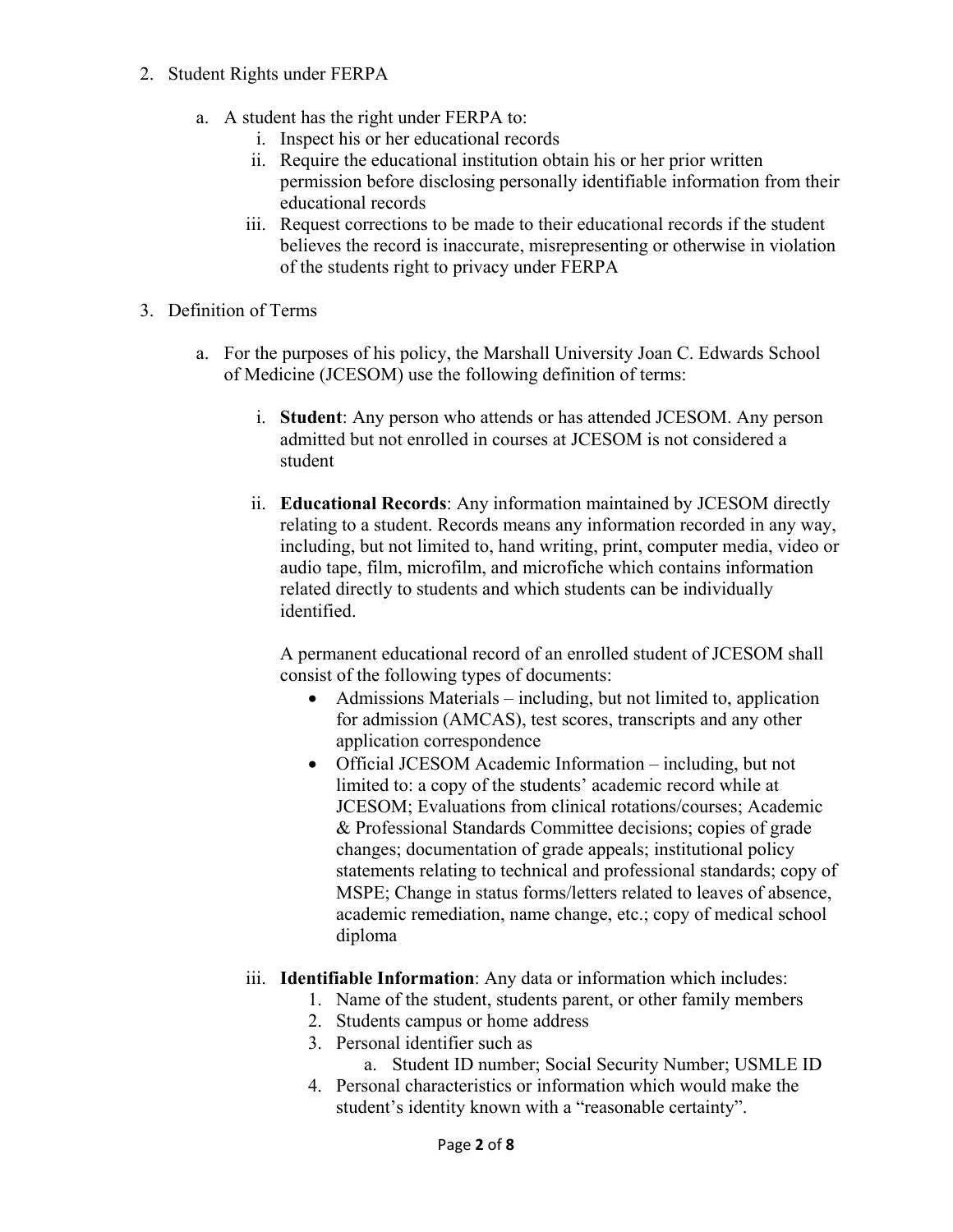- iv. **Directory Information:** Marshall University and JCESOM define directory information as follows: name, address, email addresses, telephone numbers (permanent and campus), photograph, date and place of birth, major field of study, dates of attendance, degree and honors and awards received and classification. MUBOG Policy No. SA-5
- 4. Privacy Preferences
	- a. At any time, unless restricted, JCESOM may release any of the items of directory information with a student's consent of release. This includes releasing the information in response to requests made pursuant to the West Virginia Freedom of Information Act. Students may restrict the disclosure of any item of directory information by indicating this restriction on the "Information Release" page in the Marshall University Information Liaison Online (MILO/MyMU) system.
	- b. The right to restrict disclosure of directory information does not include the right to remain unidentified in class and may not be used to impede classroom communications.
- 5. Inspection of Educational Records
	- a. Students may request to have access to their educational record at any time. If possible, immediate access will be granted, however if immediate access is not available a student should have to wait no more than 45 days to gain access to their educational record. If a student is required to wait, the Office of Medical Education will inform the student of when the record will be available. Students will be require to establish their identity with a picture ID prior to viewing their record.
- 6. Information Which a Student Does Not Have the Right to Inspect
	- a. Under FERPA, a student does not have the right to inspect information that is not an educational record, such as follows, but not limited to:
		- i. Medical treatment records: Records maintained by a physician, psychiatrist, psychologist, or other recognized professional or paraprofessional, which are used only for treatment purposes (such records may, however, be reviewed by a physician or other appropriate professional of the student's choice);
		- ii. Financial information submitted by the student's parents (these records are kept in the Financial Aid Office);
		- iii. Confidential letters and statements of recommendation which were placed in the files before January 1, 1975, and which were used only for the purpose(s) for which they were intended;
		- iv. Confidential recommendations concerning admission and any other materials for which the student has specifically and in writing waived his/her right to access.
		- v. Admissions records for a student who did not officially attend the program of admission. If the student completed a course at the University but never officially attended as a degree candidate in the program of admission, then the student has FERPA rights with respect to that course but does not have rights in respect to the admissions records for that program.
		- vi. Records of a student that contain information on other students.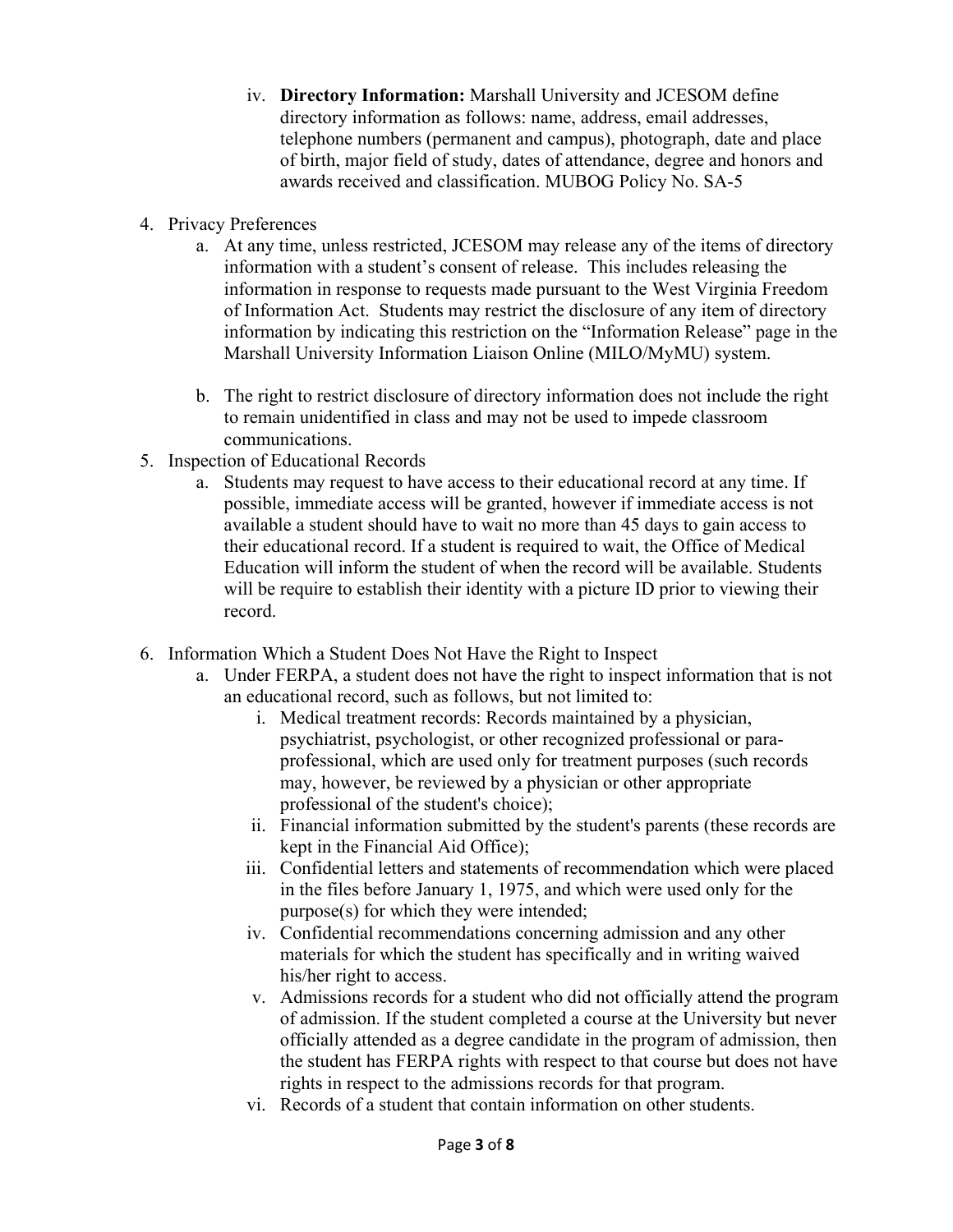- 7. Authorizing another Person to Inspect or Receive Copies of Your Records
	- a. Both current and former students who wish to permit another person to inspect or receive copies of the student's education records must provide a signed and dated written consent which must:
		- i. Specify the records that may be disclosed;
		- ii. State the purpose of the disclosure;
		- iii. Identify the person or class of parties to whom the disclosure can be made.
	- b. In addition, current students who wish to give permission to parents or others to view their records may do so electronically by going through MyMU to MILO and completing the Proxy forms under the "Information Release" tab. A proxy can be defined as a person who represents someone else. In this case, the person a student identifies as proxy, will have access to the academic records that the student specifies in our proxy system. This person will receive an email which will allow them to set up their own account to track the student's records, and they can speak with a representative of the university about the student as long as they have a passphrase (established by the student and shared with the proxy). Students can change/delete a proxy at any time.
- 8. Disclosure of Student Information without Student Consent
	- a. In general, the JCESOM will not disclose personal information from a student's education records without the student's prior consent. However, JCESOM, in compliance with the law, may disclose personal information without the student's prior consent under these conditions:
		- i. To JCESOM officials, staff, and others engaged in endeavors on behalf of JCESOM with a legitimate educational interest.
			- 1. JCESOM may discloses information to JCESOM School officials, staff, and others whom the JCESOM has determined to have a legitimate educational interest. A person has a legitimate educational interest if the person needs to review an education record in order to fulfill his or her professional responsibilities to the JCESOM. Such individuals include officers of the University, faculty, administrative staff, law enforcement and medical and legal personnel, and may include contractors, consultants and professionals engaged by JCESOM where disclosure of the information is necessary for such individuals to fulfill their duties and responsibilities to JCESOM. In addition, these individuals may include JCESOM students, individuals from outside the School of Medicine, and volunteers, who are requested to serve on an authorized committee or board of JCESOM (such as the Academic & Professionalism Standards Committee or the Board of Trustees) or to otherwise perform authorized tasks for JCESOM.
		- ii. Any information that is designated as directory information.
			- 1. Name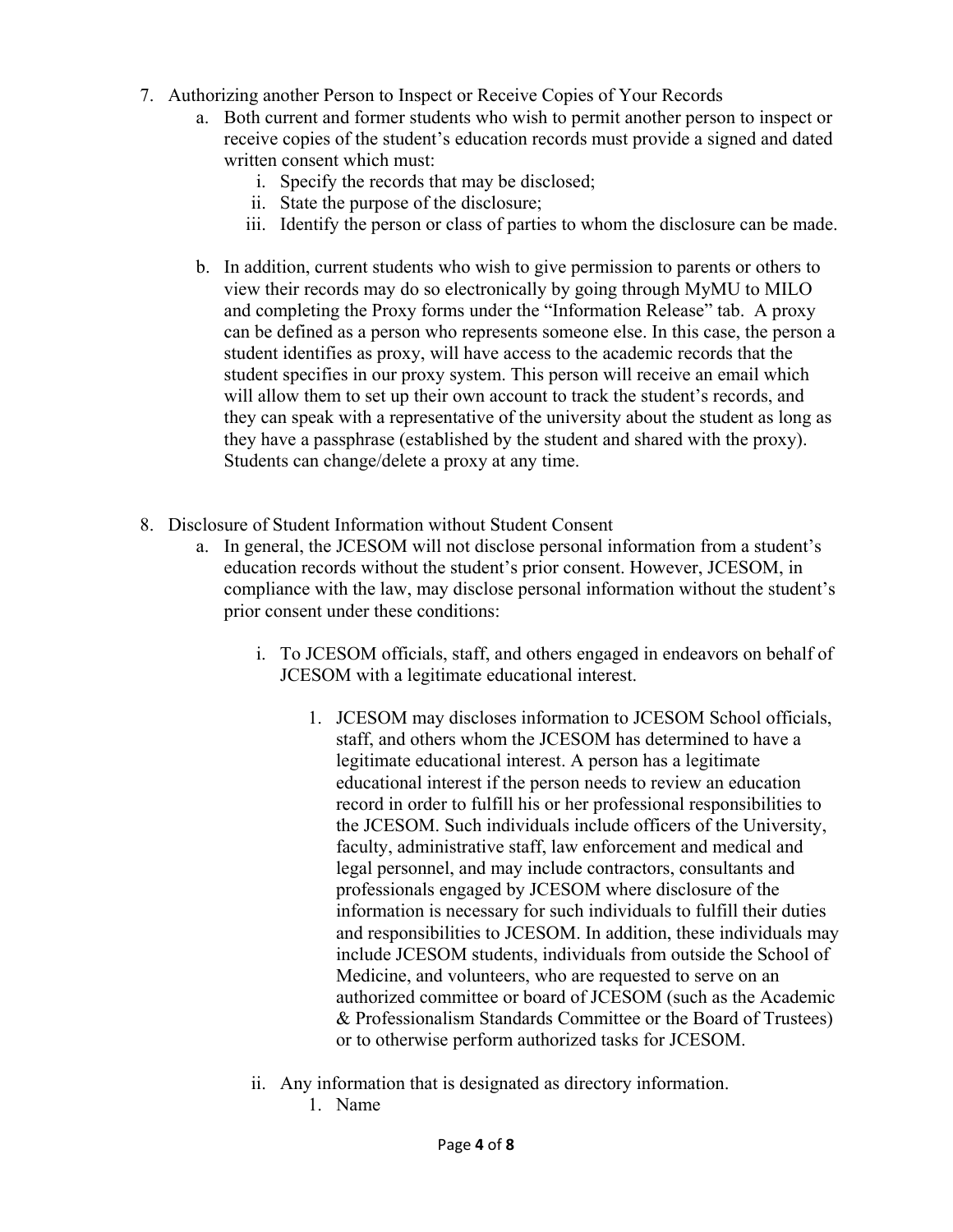- 2. Address
- 3. Email addresses
- 4. Telephone numbers (permanent and campus)
- 5. Photograph
- 6. Birthdate and place of birth
- 7. Major field of study
- 8. Dates of attendance
- 9. Degree and honors
- 10. Awards received
- iii. In Health or Safety Emergency Situations.
	- 1. In the event of an emergency, JCESOM discloses information from education records to the appropriate parties, including parents, if JCESOM deems that knowledge of the information is necessary to protect the health, safety, or well-being of the student or other individuals. This disclosure may include any disciplinary action previously taken against the student for conduct that posed a significant risk to the safety and well-being of that student, other students, or members of the JCESOM community.
- iv. In compliance with a subpoena
	- 1. JCESOM will make a reasonable effort to notify the student of the subpoena before complying. In the case of a subpoena issued for law enforcement purposes, the University is not required to notify the student of the existence or the contents of the subpoena, or of the information furnished in response to the subpoena, if the court or other issuing agency has ordered that such information not be disclosed.
- v. Officials of Other Institutions or Organizations
	- 1. Information can be disclosed to officials of other institutions or organizations which the student seeks or intends to transfer or in which the student is already enrolled, provided a disclosure for purposes related to the student's enrollment or transfer. In connection with the student's placement or participation in internships, practicum, affiliations or other programs related to the student's courses or programs at JCESOM. When a student has applied for or he/she has received financial aid to support the student's education, in cases where the information is related to (1) determining the eligibility for, amount of, or conditions of the aid, or (2) enforcing the terms and conditions of the aid.
- vi. Parties Who Provided or Created a Record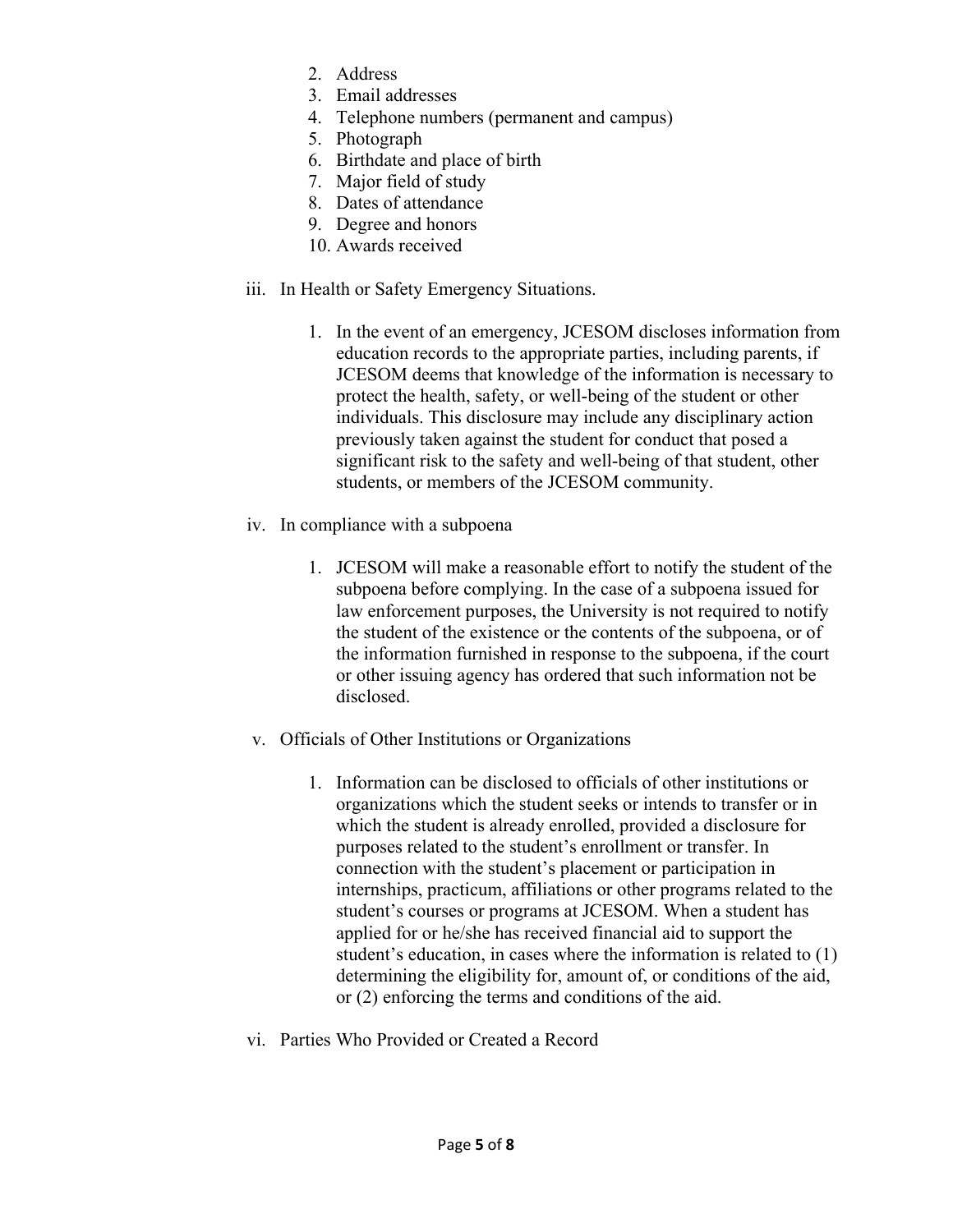- 1. JCESOM may send education records back to the creator or sender of such records for confirmation of the authenticity of the record (e.g. transcript or letter).
- vii. Legal Actions Involving the Student and JCESOM
	- 1. If a student or parent initiates legal action or brings complaints against JCESOM, the School of Medicine may disclose education records relevant to the response to the complaint without a court order or subpoena. In the event that JCESOM initiates legal action against a parent or student, JCESOM may disclose education records relevant to the action without a court order or subpoena.
- viii. To Accrediting Bodies
	- 1. JCESOM may release information to organizations that accredit colleges and universities for in assistance for their accrediting purposes.
- 9. Students Right to Request Amendment to Record
	- a. If a student believes their education records contain information that is inaccurate, misleading, or in violation of the student's rights of privacy, he or she may ask the JCESOM to amend the record. The student must follow the following procedures.
		- i. Informal Request: The student should request an informal meeting with the Office of the JCESOM Registrar (Registrar) to review the questionable item with the Registrar, who may or may not honor the request.
		- ii. Written Request: Should the Registrar deny the request or the meeting outcome was not to the student's satisfaction and the student still wishes to pursue to have the record corrected, the student should submit a written request to the JCESOM Office of Academic Affairs. The request shall clearly identify the part of the record the student believes should be changed and specify why it should be changed. The JCESOM Assistant Dean of Academic Affairs (Assistant Dean) will review the written request from the student and then request the Registrar provide a written statement of why the request was denied at the informal stage. After careful review of the written statement from the student and the Registrar of JCESOM, the Assistant Dean will notify the student in writing of their decision. Should the request be denied at this level, instruction will be given to the student to their right for a hearing to challenge the information believed by the student to be inaccurate, misleading or in violation of the students privacy rights.
			- 1. Note: Students grades or evaluations is not within the purview of the right to seek an amendment of education records under this section of policy. Grade appeal and grievance procedures are outlined in the Marshall University Joan C. Edwards School of Medicine Honor System & Policy Regarding Academic and Professionalism Standards, Leaves and Appeals Policy.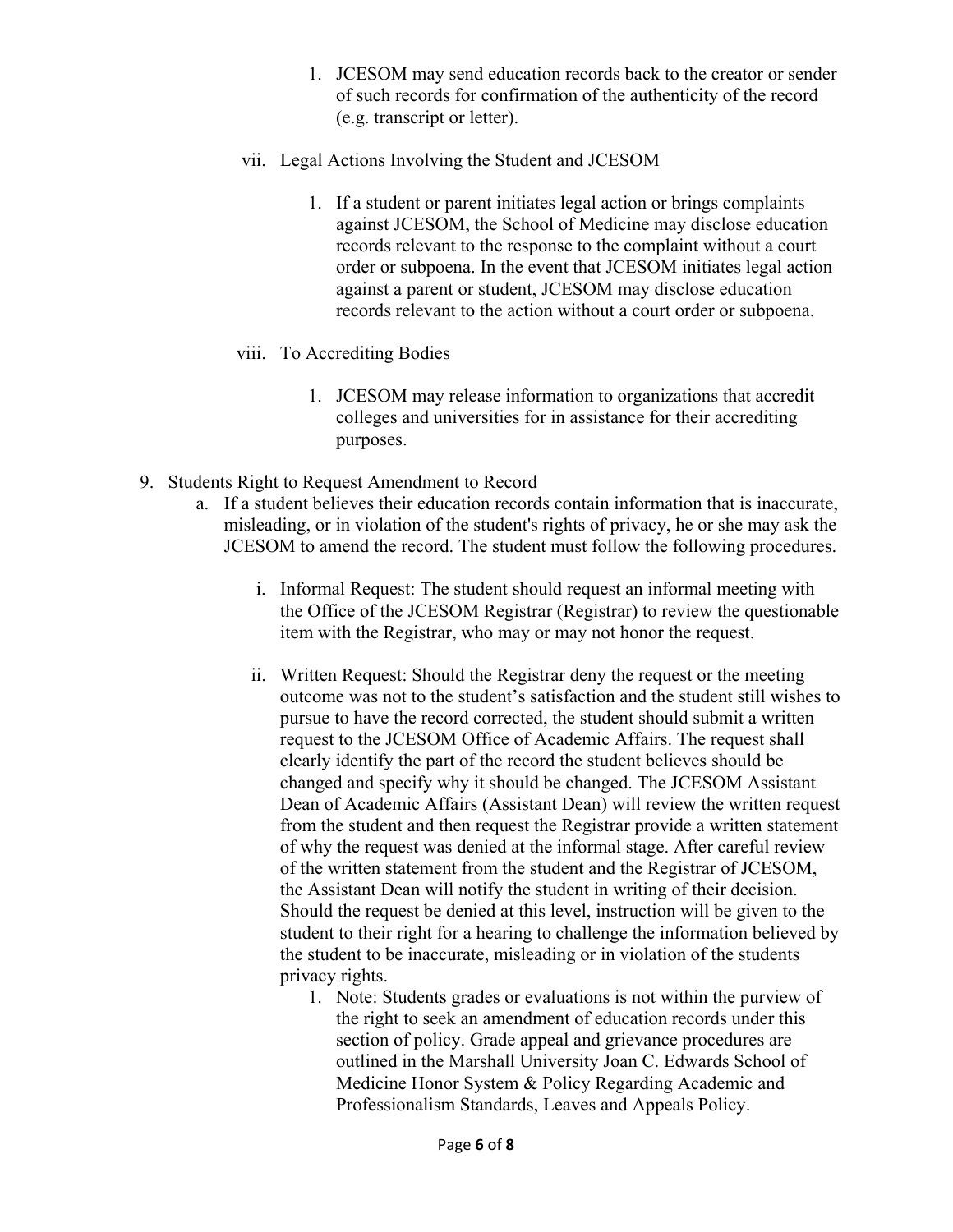- iii. Hearing Procedures: Upon receiving a written request from the student for a hearing, the Assistant Dean shall arrange a meeting with the JCESOM Vice Dean of Medical Education and provide notice to the student within a reasonable timeframe.
- iv. The hearing will be conducted by the JCESOM Vice Dean of Medical Education or an approved third party if the JCESOM Vice Dean of Medical Education is unavailable or is found to have a conflict of interest. Designee(s) for the hearing must have no direct interest in the outcome of the case and may decline to serve if a conflict of interest exists with either the student or subsequent parties involved.
- v. All pertinent documents should be submitted within five days prior to the meeting to the JCESOM Vice Dean of Medical Education. The student, at his or her own expense, may be assisted or represented by one or more individuals of their choice, including an attorney. Any additional information submitted will be given to the student at the time of notification of the hearing.
- vi. At the hearing the student will have the opportunity to present evidence to support his or her position that the educational record should be amended due to violation of the student's privacy rights.
- vii. Notification of the decision of the JCESOM Vice Dean of Medical Education shall be no more than 15 JCESOM business days after the conclusion of the hearing. The notification to the student will be written and submitted by the Vice Dean of Medical Education to the student, JCESOM Assistant Dean of Academic Affairs and the JCESOM Registrar. The decision must include a summary of the evidence presented during the hearing and the reasoning behind the decision.
	- 1. If the result of the hearing determines that the information in the student's educational record is not inaccurate, misleading, or otherwise in violation of the privacy rights of the student, the student will be notified of the right to place a statement in the record contesting the information in the record or stating why the Student disagrees with the decision of JCESOM. The student's statement shall be maintained with the contested portion of the record for as long as the record is maintained. In the event the contested portion of the record is later requested, the statement shall be disclosed with the record to the extent it pertains to the contested portion.
	- 2. I If the result of the hearing determines that the information in the student's educational record is inaccurate, misleading, or otherwise in violation of the privacy rights of the student, the student will be notified of and a statement will be placed in the students record